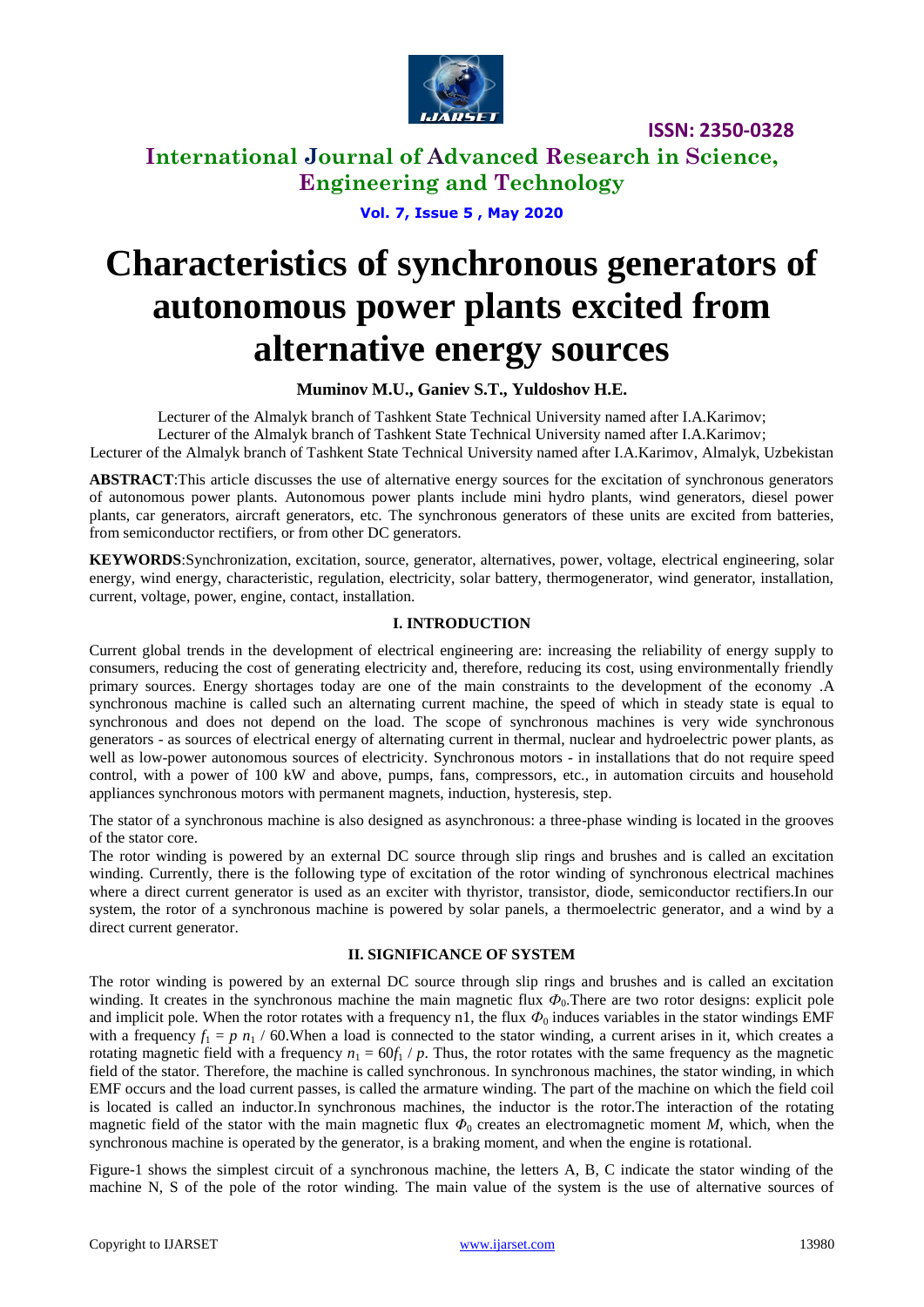

# **ISSN: 2350-0328 International Journal of Advanced Research in Science, Engineering and Technology**

### **Vol. 7, Issue 5 , May 2020**

electricity to excite the rotors of synchronous machines of small and medium power autonomous power plants. As alternative energy installations, use a solar battery, a thermoelectric generator and a direct current wind generator.



**Figure 1.Scheme of a synchronous machine.**

#### **III. LITERATURE SURVEY**

Excitation of synchronous machines can be due to electromagnetic effects or a permanent magnet. In the case of electromagnetic excitation, a special DC generator is used, which feeds the winding, in connection with its main function, this device is called the pathogen. It should be noted that the excitation system is also divided into two types according to the method of exposure - direct and indirect. The direct excitation method implies that the shaft of a synchronous machine is directly mechanically connected to the exciter rotor. The indirect method assumes that in order to make the rotor rotate, another engine is used, for example an asynchronous electric machine.

#### **IV. METHODOLOGY**

The scientific novelty lies in the fact that the theoretical concepts of the methodology for the analysis of low and medium power electric generators of their parametric synthesis are developed and deepened in the work; new methods of excitation of autonomous synchronous machines using alternative energy sources are proposed.Unlike large energy, which requires significant investments to increase its capacities, small energy is able to supply direct consumers with electricity in a short time, solving the problem with relatively low capital costs. An important place in the development strategy of small electric power industry is occupied by autonomous synchronous generators. Autonomous synchronous generators are systems for generating electric energy, which are usually not connected to centralized power supply systems. To stationary autonomous synchronous generators can be attributed autonomous power plants of small and medium power, including those using renewable wind energy, micro hydroelectric power stations, generators with micro turbines and internal combustion engines.

A separate class of autonomous synchronous generator is electric vehicle generators. The energy saturation of modern vehicles is growing exponentially. Especially this trend can be traced in a special technique. Armored vehicles need powerful, compact and highly reliable sources of electricity. Similar requirements are also imposed on generator sets of special equipment of the Ministry of Emergencies and other emergency services. Generators and starter-generator aircraft should be allocated in a separate group of autonomous synchronous generators.

Electric start systems for ground-based gas turbine engines require economical, energy-efficient electromechanical converters, which are close to autonomous generator sets in their structure, principle of operation, and a number of unresolved scientific and technical problems. The main element of any autonomous synchronous generators is an electromechanical converter operating in the generator mode. Autonomous synchronous generators must satisfy a wide range of requirements, including high reliability, energy efficiency, low overall dimensions and operating costs. One of the most promising directions for solving this important scientific and technical problem is the improvement of contactless electromechanical converters based on synchronous machines of small and medium power.To improve the excitation system of synchronous machines using alternative sources of electricity.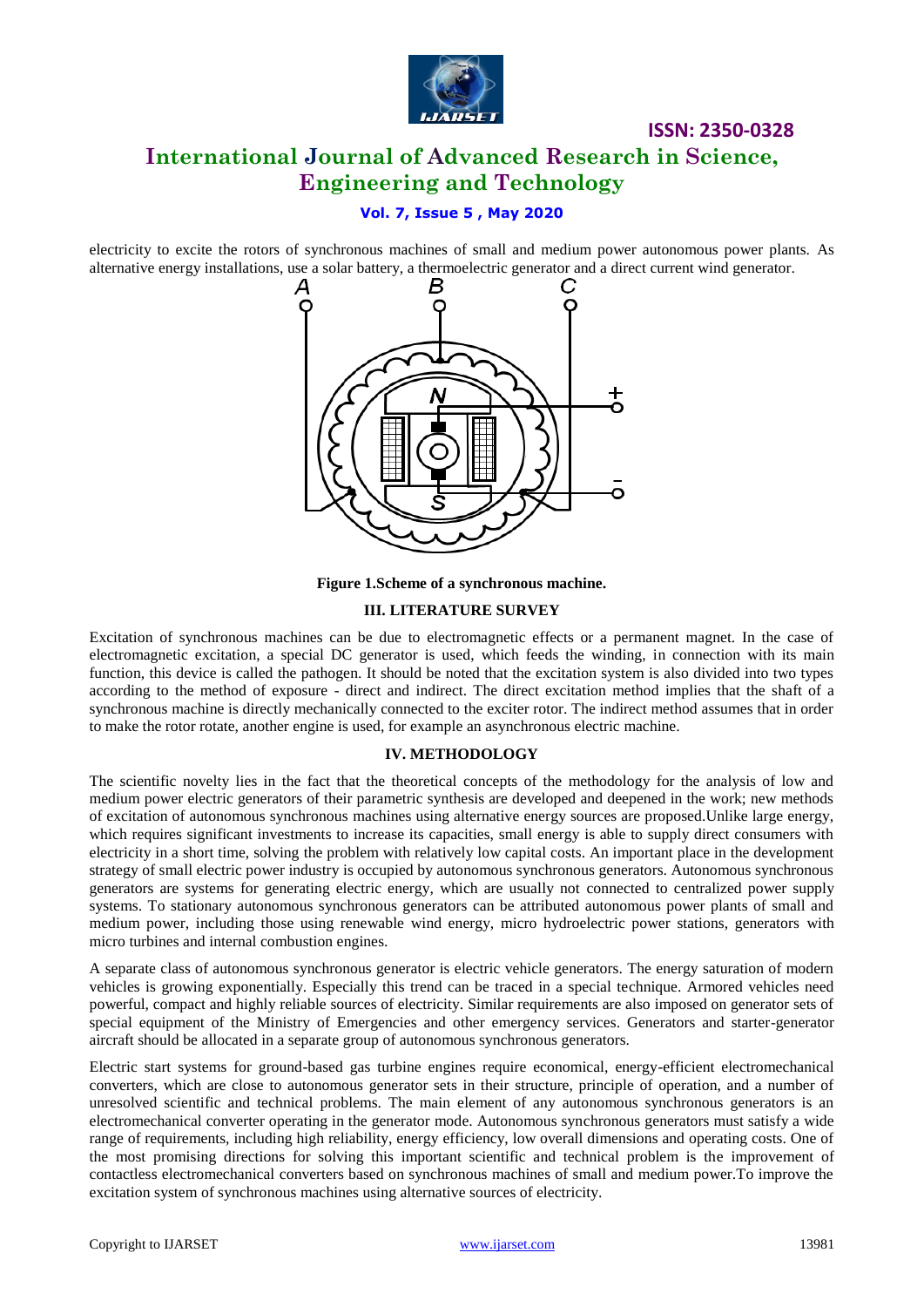

# **International Journal of Advanced Research in Science, Engineering and Technology**

#### **Vol. 7, Issue 5 , May 2020**

Figure-2 the proposed method of excitation of synchronous machines by a thermoelectric generator, the method of synchronous machines can be introduced to production facilities where heat carriers are used, electric furnaces, the external heat generated reaches several hundred degrees, settles.

Figure-3 the proposed method for the excitation of synchronous machines by a direct current wind generator can be implemented for synchronous machines operated in an open space where the wind speed allows the operation of a wind generator.



Fig. 2. Excitation of synchronous machines by a thermoelectric generator



Fig. 3. Excitation of synchronous machines from a solar battery.



Fig. 4.Excitations of synchronous machines by a solar battery.

Figure-4, the proposed method of exciting synchronous machines with a solar battery can be implemented in any conditions where the radiant energy of the sun in the daytime is achievable.

#### **IV. EXPEREMENTAL RESULTS.**

According to the results of the study, an experiment was performed under laboratory conditions of excitation of the G-273A automatic synchronous generator with a power of 1 kW, a linear voltage of 28 volts, a nominal current of 30 amperes and an excitation voltage of 12 volts. To excitement used solar battery. The operation of the synchronous generator G-273A when idling by excitation from a solar battery.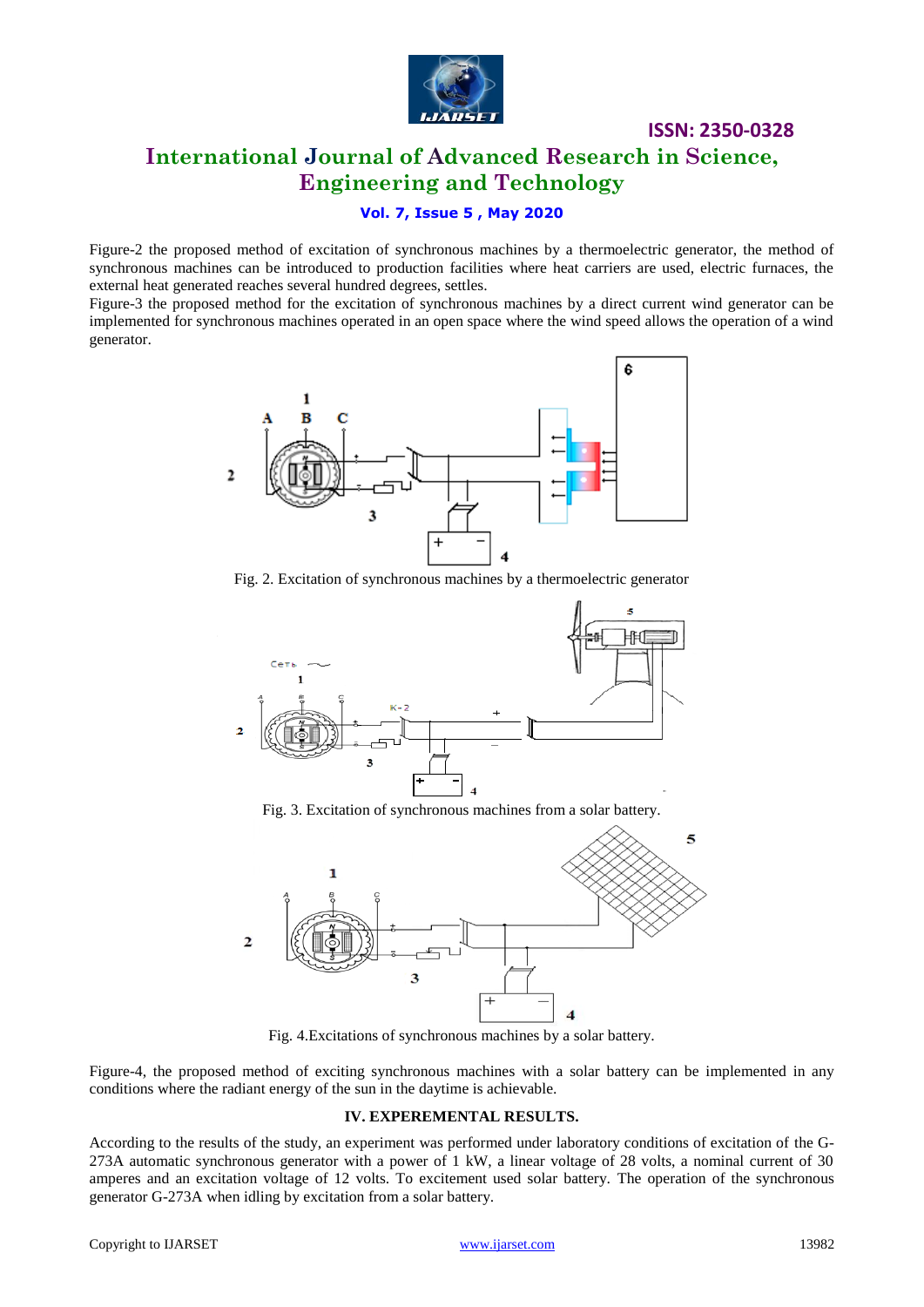

**International Journal of Advanced Research in Science, Engineering and Technology**

### **Vol. 7, Issue 5 , May 2020**

When idling, the stator current  $I = 0$  and the magnetic flux  $\Phi_0$  is created only by the excitation winding and is directed along the axis of the poles of the rotor. When the rotor rotates, the flux  $\Phi_0$  induces an EMF in the stator winding  $E_0$ =4.44  $f_1w_1k_{00}$   $\phi_0$ .

Idling characteristic  $E_0 = f(I_B)$  at  $I = 0$  and  $n_1 = const.$ 



Fig. 5. Idling characteristic of the synchronous generator G-273A

External characteristic at  $U_1 = f(I_1)$  at  $I_B = const$ ,  $\cos \varphi_1 = const$  and  $n_1 = const$ 



Fig. 6.External characteristic of the synchronous generator G-273A.

The relative change in voltage of the generator at rated current is called the nominal change in voltage.<br> $\Delta U_H = \frac{U_{10} - U_{1H}}{U_{1H}}$ . 100%

Adjustment characteristic of a synchronous generator.

The control characteristic shows how the generator excitation current should change (be adjusted) when the load changes, so that the voltage at the generator terminals remains unchanged at the nominal value. Adjusting characteristic:

 $I_{\text{B}}=f(I_1)$ . with $U_1=U_{1\text{H}}=const$ ,  $\cos\varphi_1=constant_1=const$ .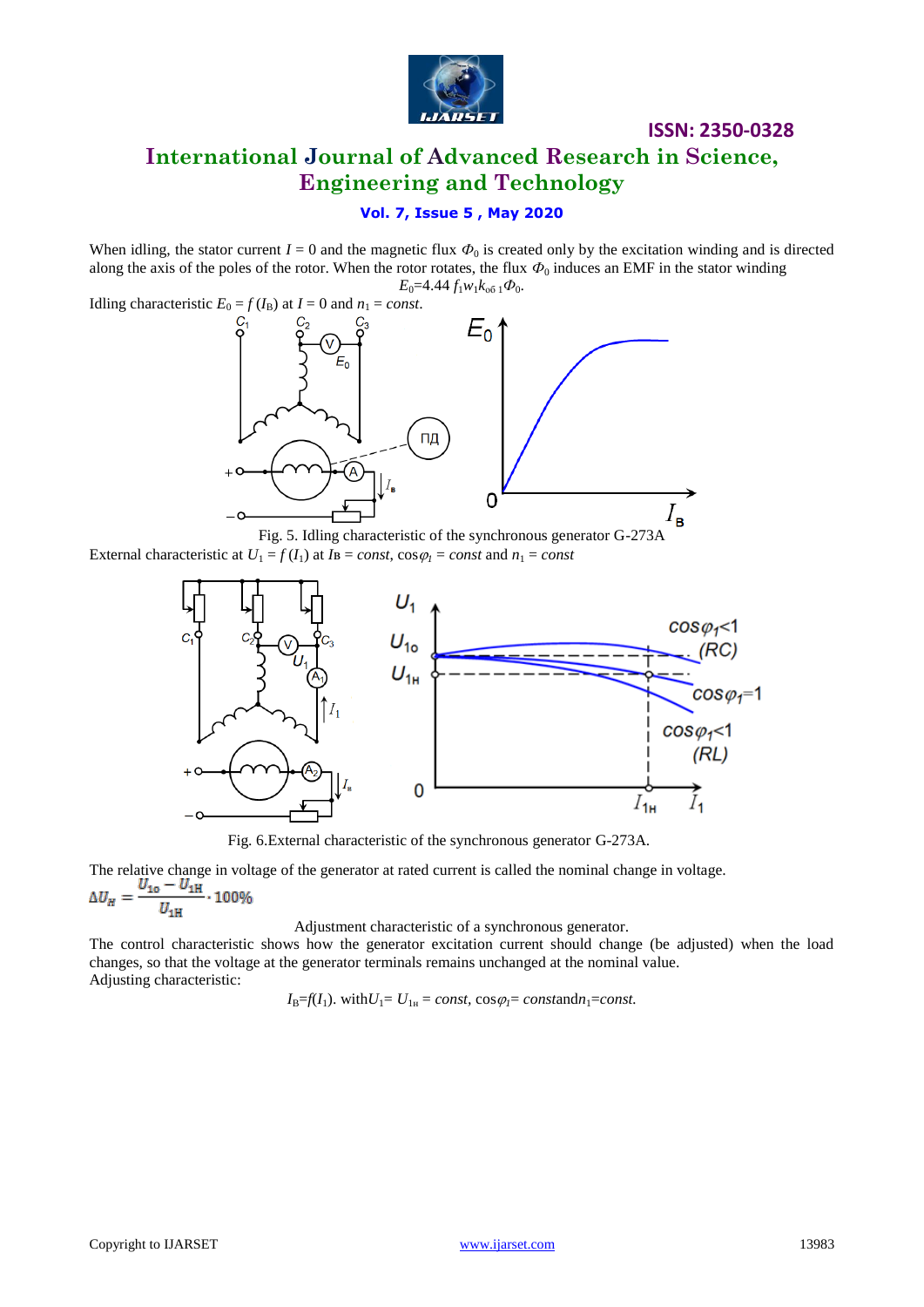

# **International Journal of Advanced Research in Science, Engineering and Technology**

**ISSN: 2350-0328**

### **Vol. 7, Issue 5 , May 2020**



Fig. 7.Adjustment characteristic of the G-273A synchronous generator.

According to the experimental data of the laboratory installation, collected at the Department of Electrical Engineering and Electromechanics of the Almalyk branch of Tashkent State Technical University to study the synchronous generator of the G-273A truck when excited by a solar battery, the following characteristics were obtained:

Figure 5.Idling characteristic of the synchronous generator G-273A.

Figure 6.External characteristic of the synchronous generator G-273A.

Figure 7.Adjusting characteristic of the synchronous generator G-273A.

#### **REFERENCES.**

1. B.N.Abrmovich, A.A.Krugly. "Excitation, regulation and stability of synchronous motors" - L: Energoatomizdat. Leningrad branch-1983, Pp 128.

2. I.A.Glebov. "Scientific basis for the design of excitation systems of synchronous machines" Publisher: Nauka-Leningradskoye branch 1988. 3. B.F.Tokarev. "Electric machines" Moscow Energoatomizdat 1990.

4. M.P.Kostenko, L.M.Piotrovsky "Electric machines" Leningrad branch "Energy" 1973 Part one.

5. Sh.I.Klychev, M.M.Mukhammadiev, R.R.Avezov, K.D.Potayenko. "Unconventional and renewable energy sources" publishing house "Fan waTarakiyot" Tashkent-2010.

6. V.M.Andreev, V.A.Grilikhee, V.D.Rumyantsev. "Photoelectric conversion of concentrated solar radiation" Leningrad "Nauka" -1990.

#### **AUTHOR'S BIOGRAPHY**